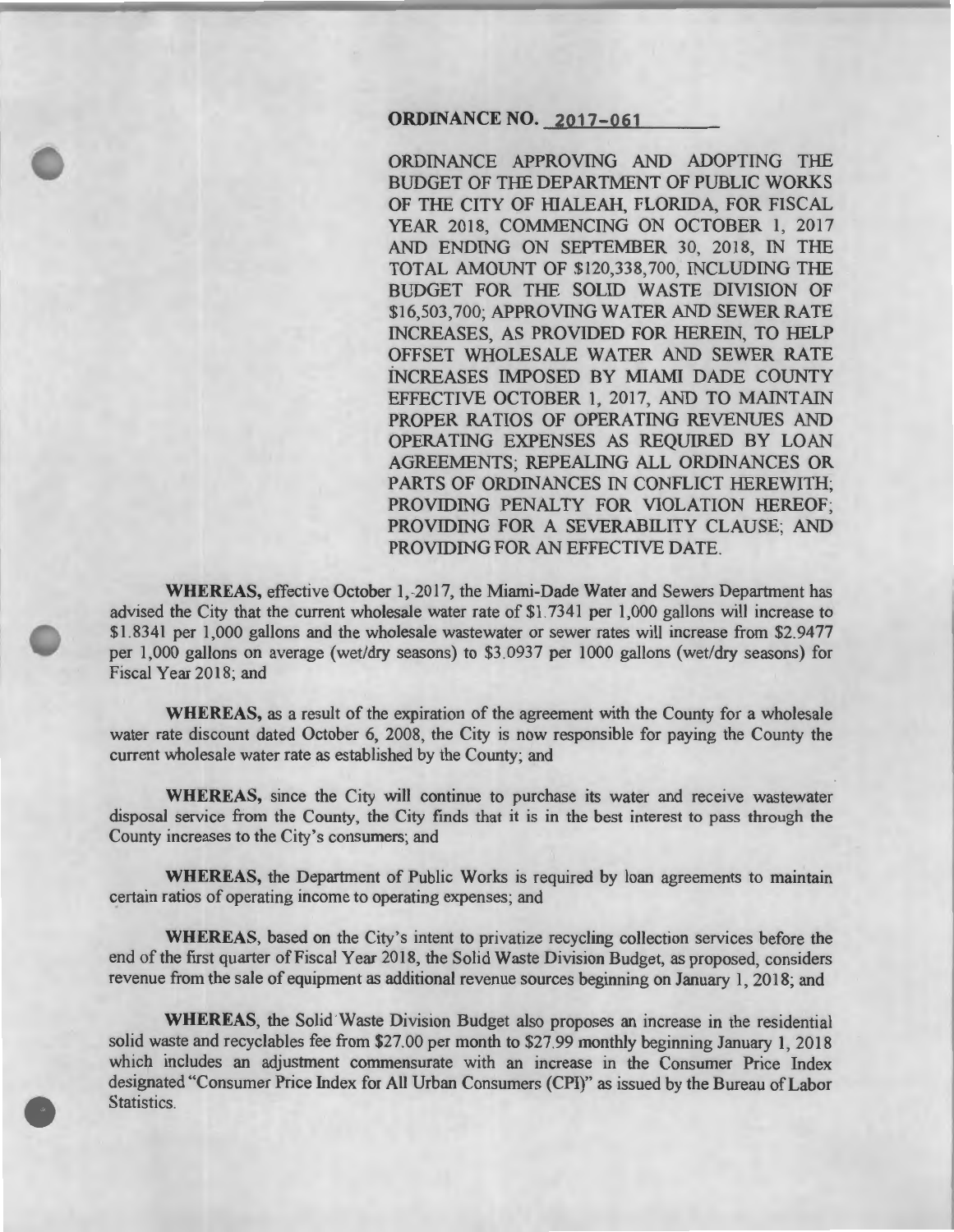# Ordinance No. 2017-061 Page 2

NOW, THEREFORE, BE IT ORDAINED BY THE MAYOR AND CITY COUNCIL OF THE CITY OF HIALEAH, FLORIDA, THAT:

Section 1: The foregoing facts and recitations contained in the preamble to this ordinance are hereby adopted and incorporated by reference as if fully set forth herein.

Section 2: The budget of the Department of Public Works in the total amount of \$120,338,700, consisting of the Water and Sewers Division budget in the amount of \$103,835,000 and the Solid Waste Division budget in the amount of \$16,503,700, as provided for in the City of Hialeah, Florida budget for Fiscal Year 2018, commencing on October 1, 2017 and ending September 30, 2018, is hereby approved and adopted.

Section 3: The retail water and sewer rates and miscellaneous fees and charges in connection with a Consumer Price Index (CPI) adjustment, as provided for in "Exhibit 1" attached hereto and made a part hereof are hereby approved and adopted.

Section 4: The sewer rate increase to in the amount commensurate with the wholesale rate increase of \$3 .0937 per 1,000 gallons imposed by Miami Dade County by action of the Board of County Commissioners, in connection with a Consumer Price Index (CPI) adjustment is hereby approved and adopted.

# Section 5: Repeal of Ordinances in Conflict.

All ordinances or parts of ordinances in conflict herewith are hereby repealed to the extent of such conflict.

#### Section 6: Penalties.

Any person, business, association, corporation, partnership or other legal entity who violates any of the provisions of this ordinance shall be assessed a civil penalty, up to a